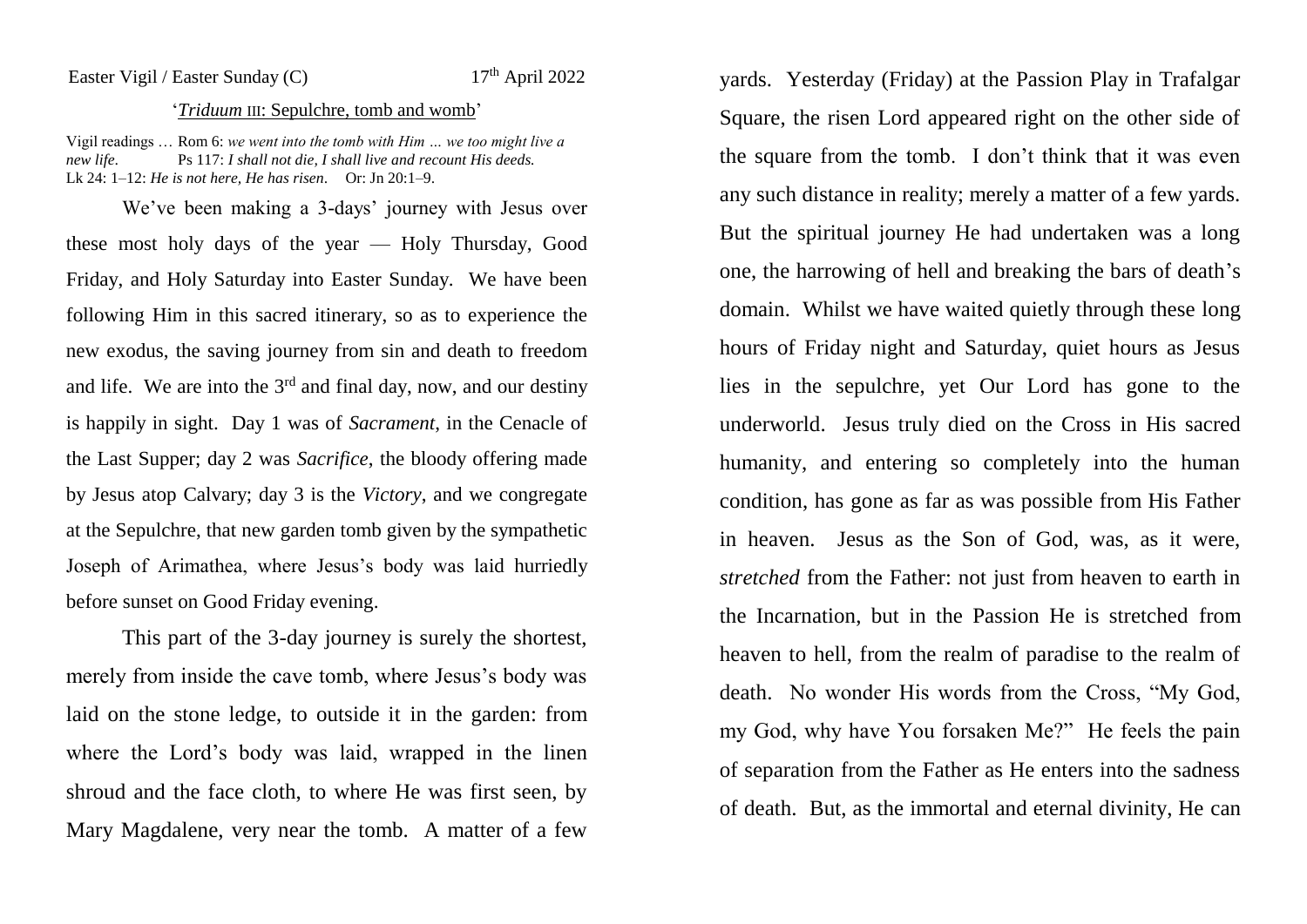now bring light and life into that realm of the dead. As ancient texts from the early Church speak, Jesus goes to wake Adam from the sleep of death, and finally bring him and all humanity waiting in limbo out into the light. This is the unseen journey that Jesus makes, even as His body lies in that Jerusalem tomb. Meanwhile, we have been waiting, unmoving, in quiet prayer at the tomb, honouring the dead body of our Saviour.

When one goes to the Holy Land today (and I sincerely hope that one day you will take the chance to go on pilgrimage, and get to be there at these Holy Places) what does one see at the site of the Resurrection? Well, it's all within that same church complex, the 'Holy Sepulchre,' begun by St Helena in the early  $4<sup>th</sup>$  c.: as well as the rock of Calvary, just a stone's throw away, is the *Aedicule*, a very ancient stone structure built to encase the rock of the cave-tomb that held Jesus's body, the rest of the rock face having been cleared away. In between the two, right near the church entrance, is the stone slab that is honoured and touched by pilgrims as the place of the Lord's having been laid out after the descent from the Cross. In order to enter the tomb, one has to stoop low and enter a tiny doorway into an antechamber — maybe 10 or 12 people can fit in here at a push — and then through a second tiny doorway to be alongside the actual rock ledge where Our Lord's body lay, now encased in a more recent marble top. Here, only 2 people can be present at any one time, and you've just a few moments to kneel and take in the enormity of where one finally is  $-$  the site of the Resurrection! The last time I was there, autumn 2018, I was on pilgrimage with one friend, and we decided the best thing was just to go down early and see what our chances were of celebrating Mass. God blessed us with the most wonderful opportunity: an English priest, formerly from Brentwood diocese, but now working in S. Africa, had a small group on pilgrimage. He graciously allowed the two of us to join them for Mass, which they were going to hold in the Aedicule — at the Resurrection tomb. The first half of the Mass we celebrated in the outer chamber; and then the Eucharistic Prayer was offered on the very ledge of the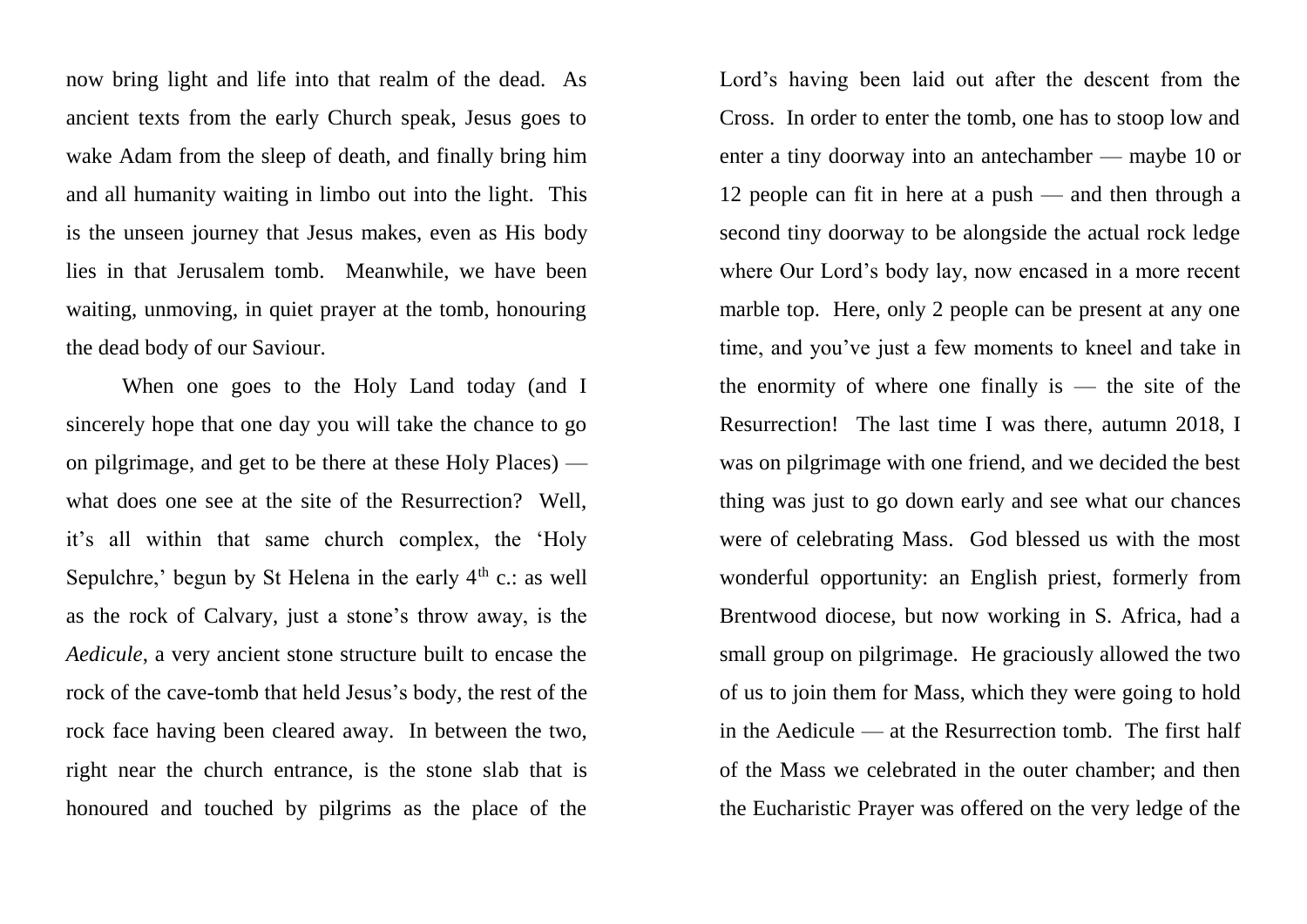tomb of Jesus's burial, whilst the congregation could hear the Mass from the antechamber. The tiny inner space of the tomb has an image of the risen Lord for one to meditate on, and the simple words, in Greek, from the Gospel: "*He is Risen. He is not here!*" Indeed — we have arrived at this holy place, and no, He is not there! He is not encased in that tomb. He has risen!

So this is why our *Triduum* journey does not end at the tomb — i.e., not inside it, but *outside* it. The grave clothes are left inside (and there is some evidence that these cloths remain as relics: the Shroud of Turin, and the Mandylion of Edessa). But Jesus himself is not: He bursts forth into the world again, and we encounter Him alive again in a new and radiant form, His risen body, death having been conquered. This Easter night (day) we are still by the tomb, where the very first encounters with the Risen Jesus will be, to Mary Magdalene and some of the other women, who out of love for Jesus had gone faithfully in the early morning to anoint His body. Here, with the deep joy and wonder and eternal hope, that springs from

the Risen Jesus, we will be concluding our *Triduum* journey, intimately close to the all-holy, all-conquering, Jesus. But we know full well that Eastertide itself — these glorious 7 weeks that stretch ahead — will take us on a further journey, back to the upper room and back to Galilee, for more appearances of the Risen Jesus, and then out into the world on the evangelical mission that Jesus always planned for His Church. The very holy journey of *Triduum* days is drawing to its close, but its end proves to be the start of a new journey which the Eastertide Gospels and the Acts of the Apostles will present to us with power.

We have, by my side tonight, a form of the tomb of Jesus, a tomb that contains not the dead, but the living: the baptismal font, shortly to be blessed, and in which Katerina will be baptised very soon. Just as Jesus's tomb proved unable to contain the living Lord, even in His humanity, but was the site of His new life bursting forth, so the baptismal font is also not only a tomb for burying an old life, but the womb from which new spiritual life comes forth: life without Christ is left behind, dead; and life in